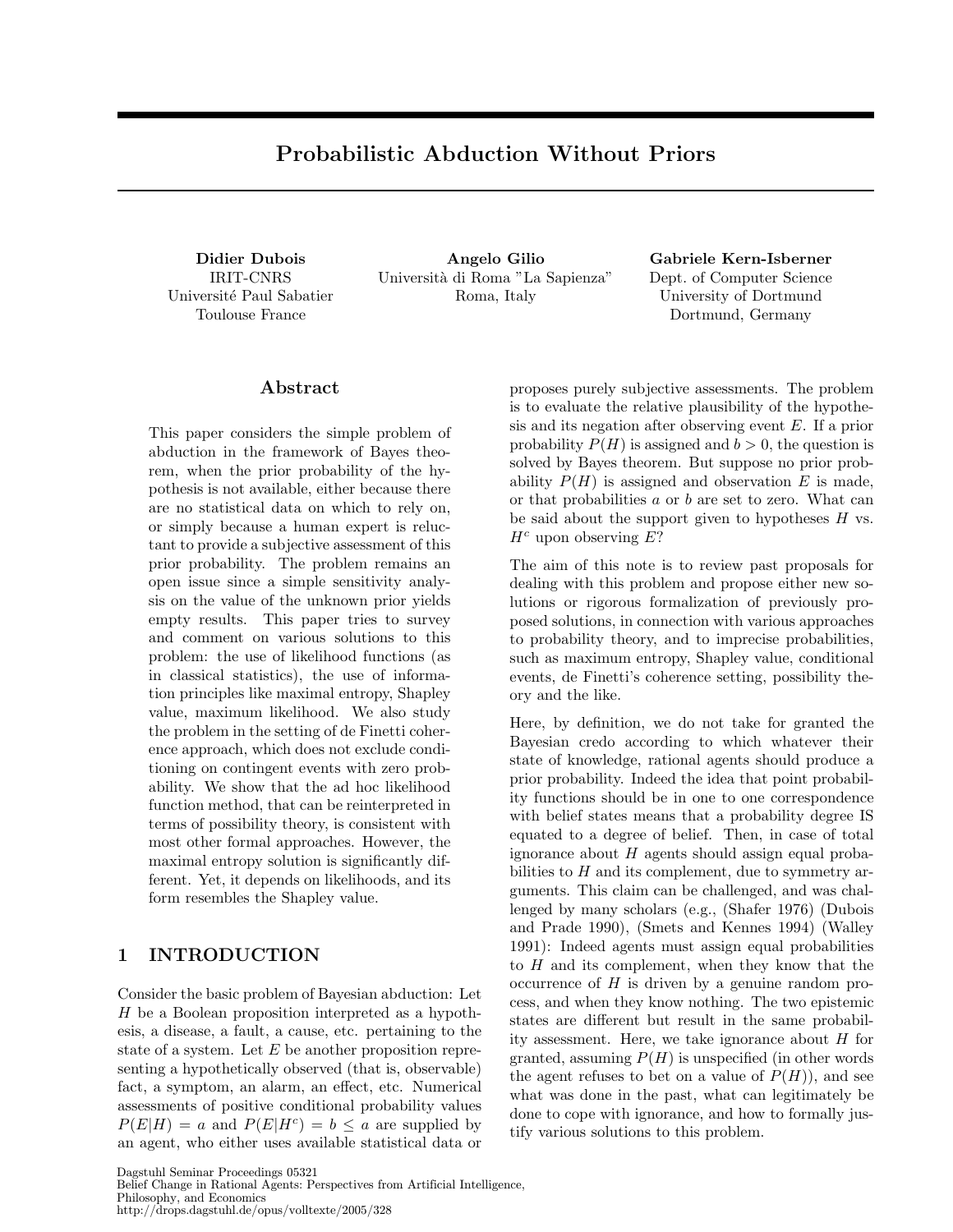This paper is organized as follows: We put the problem into formal terms in the next section, and recall two classical approaches for its solution in section 3. In section 4, various information principles are applied to solve the problem, and compared with each other. Section 5 presents a novel maximal likelihood approach by taking the conditional probabilities as kind of midvalues. Section 6 concludes the paper with a summary and an outlook on further work.

### 2 FORMALIZING THE PROBLEM

In the whole paper, the following notations are adopted:  $\Omega$  is the sure event, AB is short for  $A \wedge B$ (conjunction), and the complement of an event A is denoted  $A<sup>c</sup>$ . Moreover, we use the same symbol to denote an event and its indicator. The basic variables in the problem are denoted

$$
x = P(EH); y = P(E^cH); z = P(EH^c); t = P(E^cH^c)
$$

Let  $\mathcal{P} = \{P, P(E|H) = a, P(E|H^c) = b\}$  be the set of probability functions described by the constraints expressing the available knowledge. The variables  $x, y, z, t$  are thus linked by the following constraints:

 $x + y + z + t = 1$  (normalization),  $x = a(x + y)$  corresponding to  $P(E|H) = a$ ,  $z = b(z + t)$  corresponding to  $P(E|H^c) = b$ .

The set  $P$  is clearly a segment on a straight line in a 4dimensional space  $(x, y, z, t)$ , namely, the intersection of three hyperplanes.

In the most general case, assuming  $0 < b < 1$ , the constraints can be written

$$
x = \frac{a}{1-b} (1-b-t), y = \frac{1-a}{1-b} (1-b-t), z = \frac{b}{1-b} t,
$$

with  $0 \leq t \leq 1-b$ . Then, the set P is the segment bounded by the probabilities  $(a, 1 - a, 0, 0)$  and  $(0, 0, b, 1 - b)$ . It can be checked that this result still holds when  $a = b = 1$ .

Note that  $P(E|H)$ ,  $P(E|H<sup>c</sup>)$  can be viewed as generic knowledge (sometimes interpreted causally) expressing the probabilities of observing events of the form  $E$  in general when  $H$  occurs or its contrary occurs. Then these probabilities refer to a population of situations where the occurrence of events of the form E was checked when H was present or absent. This population may be explicitly known (as in statistics) or not (for instance we know that birds fly but the concerned population of birds is ill-defined). On the contrary, the observation  $E$  is contingent, it pertains to the current situation, and nothing is then assumed on the probability of occurrence of events of the form  $E$  in the population. So it is not legitimate to interpret the observation E as a (new) constraint  $P(E) = 1$ , which would mean that events of the form E are always the case, while we just want to represent the fact that event E has been observed now.

Suppose the prior probability  $P(H)$  is provided by an agent. Clearly it must be interpreted in a generic way  $\pi$  (in general events of the form H have this propensity to be present) otherwise, if  $P(H)$  were only the contingent belief of the agent now, one may not be able to use it on the same grounds as the conditional probabilities so as to uniquely define a probability function in  $P$  (since we do not interpret the contingent but sure observation  $E$  as having probability 1). As a consequence, when the prior probability  $P(H)$  is specified, our generic knowledge also includes the posterior probability  $P(H|E)$ , which we extract for the reference class  $E$  (as we know the current situation is in the class of situations where  $E$  is true). In a second (inductive) step, the value  $P(H|E)$  can be used by the agents for measuring their belief in the hypothesis H to be present now, given that  $E$  is observed.

An objection to the above remark can be as follows: suppose that the agent interprets  $P(E|H)$ ,  $P(E|H<sup>c</sup>)$ as contingent conditional belief degrees of observing  $E$  if  $H$  is present or not present in the current. In that case, since these values are interpreted as contingent uncertain beliefs, one may be tempted to interpret the observation of evidence in a strong way, as  $P(E) = 1$ , especially in the case where the prior probability of  $H$  is unknown. Unfortunately, the equality  $P(E) = 1$  is inconsistent with  $P(E|H) = a$  and  $P(E|H^c) = b$  since they imply  $a \ge P(E) \ge b$ . So the formal framework cannot support the interpretation of  $P(E|H)$ ,  $P(E|H<sup>c</sup>)$  as contingent conditional belief degrees.

## 3 TWO STANDARD APPROACHES

In the literature, two approaches exist that try to cope with ignorance of the prior probability. The first approach is based on varying the prior probability on the expression of  $P(H|E)$  derived from Bayes theorem. Another classical approach in non-Bayesian statistics relies on the relative values of  $P(E|H)$  and  $P(E|H<sup>c</sup>)$ interpreted as the likelihood of H and its complement. In this approach, the idea of computing a posterior probability is given up.

#### 3.1 IMPRECISE BAYES

The most obvious thing to do in the absence of prior is to perform sensitivity analysis on Bayes theorem. Let  $P(H) = p$  be an unknown parameter. Then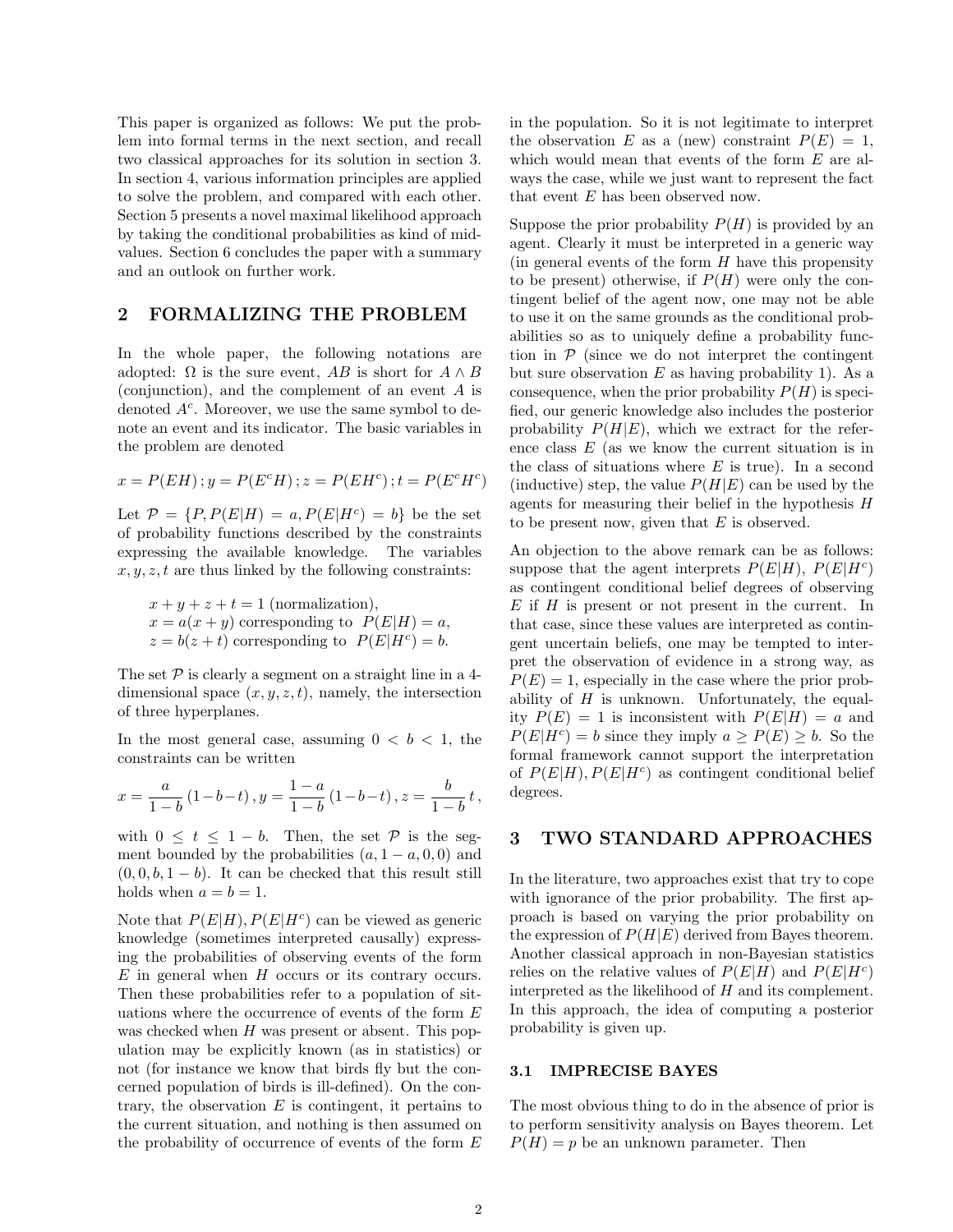$$
P(H|E) = \frac{P(E|H) \cdot P(H)}{P(E)} = \frac{a \cdot p}{a \cdot p + b \cdot (1 - p)}.
$$

But the value  $p$  is anywhere between 0 and 1. Clearly the corresponding range of  $P(H|E)$  is [0, 1]. So this approach brings no information on the plausibility of the hypothesis, making the observation of evidence and the presence of the generic knowledge useless. This is rather counter-intuitive, as one feels prone to consider that evidence  $E$  should confirm  $H$  if for instance  $a$ is high and b is low. The above analysis presupposes  $a \cdot p + b \cdot (1-p) \neq 0.$ 

Two cases result in  $a \cdot p + b \cdot (1-p) = 0$ . First the case when  $P(E|H^c) = b = 0$  and  $P(H) = p = 0$  (the case when  $P(E|H) = a = 0$  implies  $b = 0$  by construction); finally the case when  $a = b = 0$ , while  $p > 0$ . It can be checked that in these cases, the range of  $P(H|E)$  still remains [0, 1]

Notice that the direct reasoning above in general may be risky, because we are not sure of considering all (explicit or implicit) constraints. Therefore, the case when some conditioning events may have zero probability must be treated in the coherence framework of de Finetti.

The consistency of conditional probability assessments can be checked by a geometrical approach (see, e.g., (Gilio 1990) and (Gilio 1995)), or considering suitable sequences of probability functions (see, e.g., (Coletti and Scozzafava 2002)). The approach goes as follows on the (first) case:  $P(E|H) = a > 0;$  $P(E|H^c) = 0$ ;  $P(H) = 0$ . Assign probability vector  $\mathbf{p} = (a, 0, 0, \gamma)$  to the family of conditional events  $\mathcal{F} =$  $\{E|H, E|H^c, H|\Omega, H|E\}.$  To check coherence of p, we have to consider the "constituents" (interpretations) generated by  $\mathcal F$  and contained in the disjunction of the conditioning events  $H \vee H^c \vee \Omega \vee E = \Omega$  (here, the sure event). They are  $C_1 = EH$ ,  $C_2 = E^cH$ ,  $C_3 =$  $EH^c$ ,  $C_4 = E^c H^c$  Let  $Q_h = (q_{h1}, \ldots, q_{hn})$ , denote the following 3-valued assignment induced by constituent  $C_h$ , to the n conditional events in the family  ${\mathcal F}$  :

$$
q_{hj} = \begin{cases} 1, & \text{if } C_h \subseteq E_j H_j, \\ 0, & \text{if } C_h \subseteq E_j^c H_j, \\ p_j, & \text{if } C_h \subseteq H_j^c. \end{cases}
$$
 (1)

Then, in geometrical terms, we introduce the points  $Q_1 = (1, 0, 1, 1), Q_2 = (0, 0, 1, \gamma), Q_3 =$  $(a, 1, 0, 0), Q_4 = (a, 0, 0, \gamma)$ , and, denoting by  $\mathcal I$  the convex hull of  $Q_1, \ldots, Q_4$ , we must check the (necessary) coherence condition  $\mathbf{p} \in \mathcal{I}$ . It amounts to checking the solvability of the linear system :

$$
\begin{cases}\nx = a(x+y), \ z = 0, \ x+y = 0, \ x = \gamma(x+z), \\
x+y+z+t = 1, \ x \ge 0, \ y \ge 0, \ z \ge 0, \ t \ge 0.\n\end{cases}
$$

The solution to this system,  $(x, y, z, t) = (0, 0, 0, 1)$ is a probability function on the set of constituents  $\{C_1, C_2, C_3, C_4\}.$  The probabilities of conditioning events are  $P(H) = 0, P(H<sup>c</sup>) = 1, P(\Omega) = 1, P(E) = 0.$ 

Then, we must continue to check coherence on the sub-family of conditionals whose conditioning events have zero probability; that is, we now have to check the coherence of the assessment  $\mathbf{p}_0 = (a, \gamma)$  on  $\mathcal{F}_0 = \{E|H,H|E\}$ . Constituents in  $H \vee E$  are  $C_1 =$  $EH, C_2 = E^c H, C_3 = EH^c$ , with associated points:  $Q_1 = (1, 1), Q_2 = (0, \gamma), Q_3 = (a, 0)$ . We can verify the condition  $\mathbf{p}_0 \in \mathcal{I}_0$  ( $\mathbf{p}_0$  belongs to the triangle  $Q_1Q_2Q_3$  amounts to solving the linear system

$$
\begin{cases}\nx = a(x + y), & x = \gamma(x + z), \\
x + y + z = 1, & x \ge 0, y \ge 0, z \ge 0.\n\end{cases}
$$

It is satisfied for every  $\gamma \in [0,1]$  by the vector  $(x, y, z, t) = \left( \frac{a\gamma}{a + \gamma(1-a)}, \frac{(1-a)\gamma}{a + \gamma(1-a)} \right)$  $\frac{(1-a)\gamma}{a+\gamma(1-a)}, \frac{a(1-\gamma)}{a+\gamma(1-a)}$  $\frac{a(1-\gamma)}{a+\gamma(1-a)}, 0$ . The probabilities of conditioning events  $H$  and  $E$  are  $P(H) = \frac{\gamma}{a + \gamma(1 - a)} \ge 0$ ,  $P(E) = \frac{a}{a + \gamma(1 - a)} > 0$ .

The set of conditioning events with zero probability is empty or equal to  $\{H\}$ . Hence, the assessment  $\mathbf{p}_0 = (a, \gamma)$  is coherent for every  $\gamma \in [0, 1]$ ; therefore, the initial assessment  $\mathbf{p} = (a, 0, 0, \gamma)$  is coherent for every  $\gamma \in [0, 1]$ . In other words, the range of  $P(H|E)$ remains  $[0, 1]$ .

#### 3.2 LIKELIHOOD APPROACH

Usual statisticians consider  $P(E|H)$  to be the likelihood of H,  $L(H)$ . When  $P(E|H) = 1$ , H is only fully plausible. When it is 0 (the probability  $P(E|H<sup>c</sup>)$  being positive) it rules out hypothesis  $H$  upon observing E. But there is no formal justification given to the notion of likelihood, usually. However  $L(H)$  can then be viewed as a degree of possibility as pointed out by (Dubois, Moral and Prade 1997): generally the quantity  $P(A|B)$  is upper bounded by  $\max_{x \in B} P(A|x)$  and as pointed out by (Coletti and Scozzafava 2002), if setfunction  $L$  is assumed to be inclusion-monotonic (as expected if we take it for granted that L means likelihood), then  $P(A|B) = \max_{x \in B} P(A|x)$  is the only possible choice if only  $P(A|x)$  is known for all x.

In this sense the likelihood approach, common in non-Bayesian statistics (e.g. (Edwards 1972), (Barnett 1973)) comes down to interpreting conditional probabilities in terms of possibility theory. The quantity  $P(E|H)$  can be used to eliminate assumption H if it is small enough in front of  $P(E|H^c)$ , but knowing that  $P(E|H) = 1$  is not sufficient to ascertain it.

However, as a possibility degree is also an upper probability bound, one may try to figure out if this approach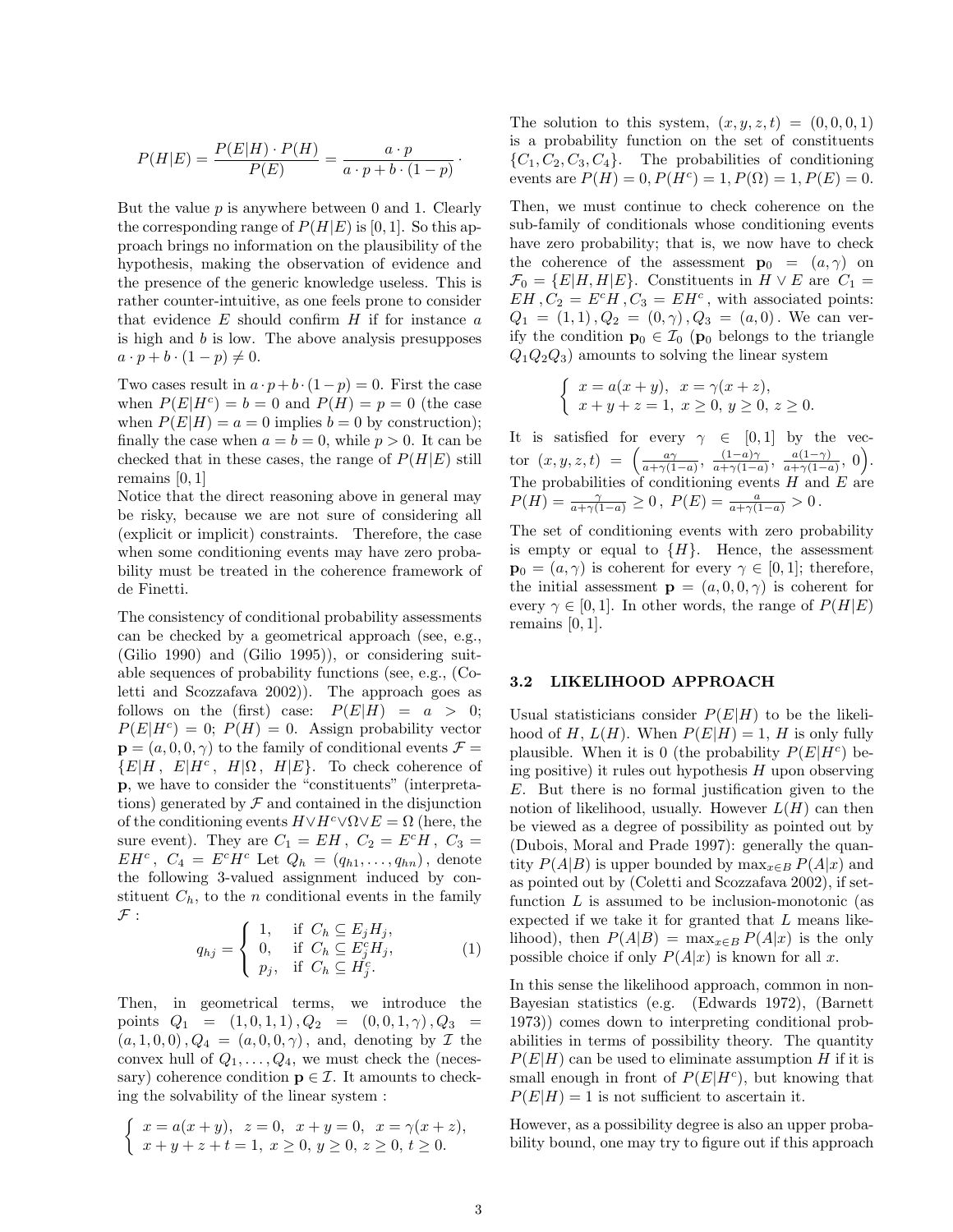can be formally justified in this setting. Indeed, we are in a dilemma as the sensitivity approach is probabilistically founded but provides no information while the likelihood approach is informative but looks ad hoc in a probabilistic setting.

Note that the likelihood approach is also in agreement with a default Bayesian approach : in the absence of a prior probability, assume it is uniformly distributed. Then the posterior probability is  $P(H|E) = \frac{a}{a+b}$ , so that it is equivalent to renormalize the likelihood functions in the probabilistic style. This fact has been recurrently used to claim that the likelihood approach is like the Bayesian approach with a uniform prior.

However this is because in classical probability theory the notion of incomplete probabilistic model makes no sense. Even if the likelihood approach looks consistent with the uniform prior (Bayes) method, its meaning is radically different. The former has no pretence to compute precise posterior probabilities: results it provides are informative only if one of a or b is small (and not the other). The uniform prior results from applying the Laplace principle of insufficient reason. But, saying that the likelihood approach is a special case of the Bayesian approach is like saying that a uniform possibility distribution (equivalently: an unknown probability distribution) and a uniform probability distribution mean the same thing.

## 4 APPROACHES BASED ON INFORMATION PRINCIPLES

One way out of the dilemma of abduction without priors is to introduce additional information by means of default assumptions that are part of the implicit background knowledge. The idea is that in the absence of prior probability, one finds a (default) probability measure in  $\mathcal P$  in some way, relying on principles of information faithfulness, maximal independence assumptions, or symmetry assumptions, respectively (Paris, 1994). Then the posterior beliefs of agents is dictated by the default probability thus selected. Unfortunately, as seen below the results obtained by means of the various principles are not fully consistent with each other.

#### 4.1 MAXIMUM LIKELIHOOD

The maximum likelihood principle says that if an event occurred then this is because it was at the moment the most likely event. So the best probabilistic model in a given situation is the one which maximizes the probability of occurrence of the observed evidence. This principle is often used to pick a probability distribution in agreement with some data. For instance, assume we observe k heads and  $n - k$  tails from tossing a coin n

times. The probability function underlying the process is completely determined by the probability of heads, say  $x$ . To find the best value of  $x$ , one maximizes the likelihood  $L(x) = P(E|x) = x^k \cdot (1-x)^{(n-k)}$ , where  $E = "k$  heads and  $n - k$  tails" and we find  $x = \frac{k}{n}$ . Interestingly, since  $x$  completely defines the probability measure P on {tail, head},  $P(E|x) = L(P)$ , i.e. the likelihood of model P.

In our case,  $E$  occurred, so it is legitimate to establish the agent's posterior (contingent) belief about H assuming  $P(E)$  is as large as possible under the constraints  $P(E|H) = a < 1$  and  $P(E|H^c) = b \leq a$ . Again, in that case we interpret  $P(E)$  as the likelihood of the probability function  $P$  to be selected among those such that  $P(E|H) = a, P(E|H^c) = b$ , while the non-Bayesian statistics approach directly chooses between  $H$  and  $H<sup>c</sup>$  on the basis of their likelihoods. Here we first try to select a plausible probabilistic model, with a view to solve the abduction problem in a second step.

Note that  $P(E) = a \cdot p + b \cdot (1 - p)$  whose maximum is  $P(E) = a$ , which unfortunately enforces  $p = 1$ . It comes down to assuming  $P(H) = 1$ , so that  $P(H|E) = 1$ , too. This is clearly too strong to be credible, even under a weak interpretation of the posterior probability  $(H$  is present in the situation where E was observed). However note that in this approach the constraint  $P(E) = a$  is not added to mean that the probability of  $E$  is indeed  $a$  in the population. It just assumes that the population of realizations relevant for the current situation is the one where  $E$  is as likely as possible, so that in the current situation,  $P$ can be restricted to  $\{P \in \mathcal{P}, P(E) \text{ is maximal}\}.$ 

In any case, this approach results in a dead end in the prior-free abduction problem. A way out of this difficulty is proposed in section 5.

#### 4.2 MAXIMUM ENTROPY

A fairly popular informational principle is the maximization of entropy (e.g. Paris, 1994). Entropy quantifies the indeterminateness inherent to a probability distribution P by  $H(P) = -\sum_{\omega} P(\omega) \log P(\omega)$ . Given a set  $\mathcal{R} = \{(B_1|A_1)[x_1], \ldots, (B_n|A_n)[x_n]\}\$  of probabilistic conditionals, the principle of maximum entropy

$$
\max_{\omega} H(Q) = -\sum_{\omega} Q(\omega) \log Q(\omega)
$$
  
s.t. *Q* is a probability distribution with  $Q \models \mathcal{R}$ 

solves (uniquely) the problem of representing  $\mathcal R$  by a probability distribution without adding information unnecessarily. The resulting distribution is denoted by  $ME(\mathcal{R})$ . The maximal entropy solution is often interpreted as a least committed probability, in fact the one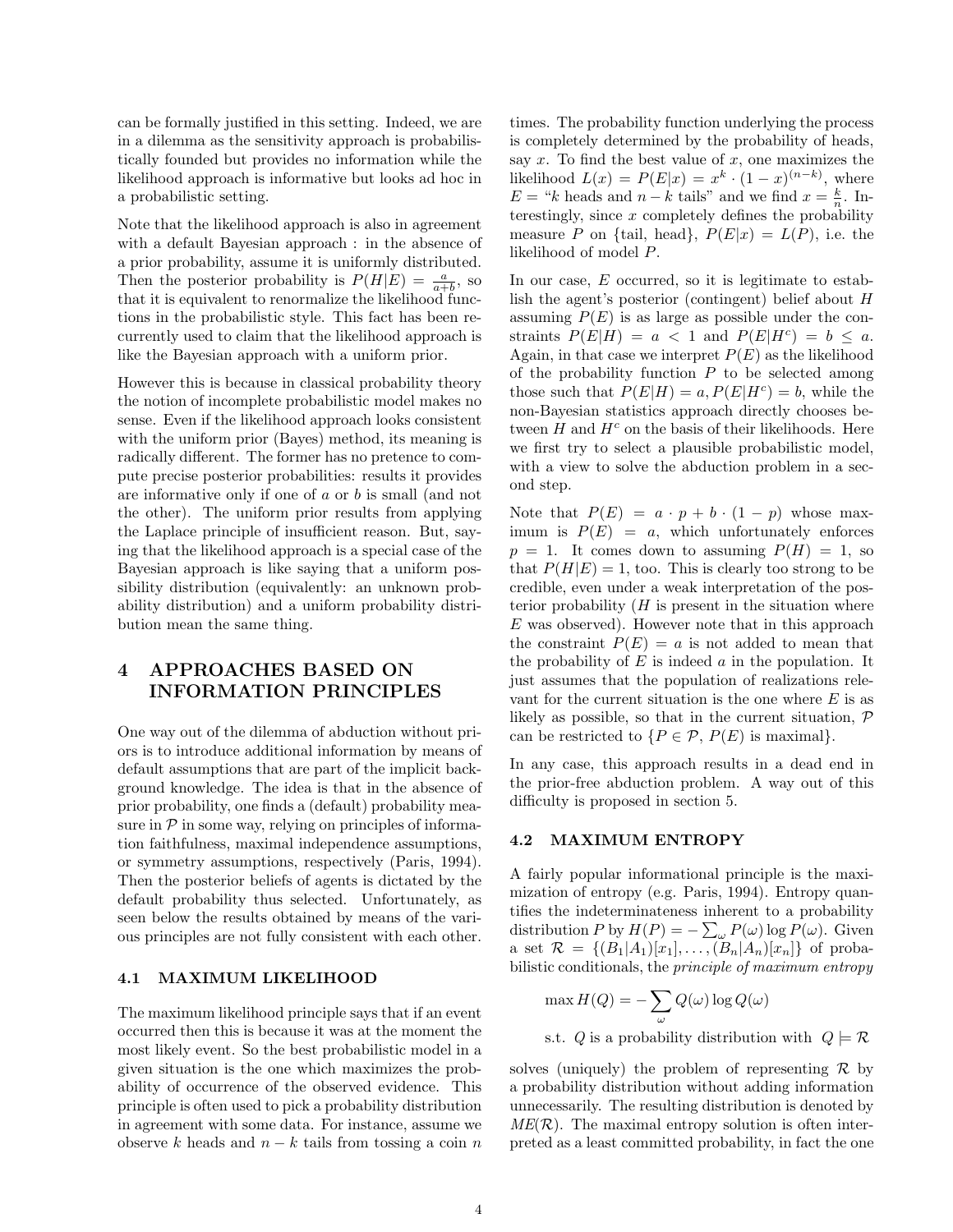involving maximal indeterminateness in a subsequent decision process. In fact, maximal entropy processes conditional dependencies especially faithfully, and independence between events is implemented only if no information to the contrary can be derived.

Using well-known Lagrange techniques, we may represent  $ME(\mathcal{R})$  in the form

$$
ME(\mathcal{R})(\omega) = \alpha_0 \prod_{\substack{1 \le i \le n \\ \omega \models A_i B_i}} \alpha_i^{1-x_i} \prod_{\substack{1 \le i \le n \\ \omega \models A_i B_i^c}} \alpha_i^{-x_i}, \qquad (2)
$$

with the  $\alpha_i$ 's being exponentials of the Lagrange multipliers, one for each conditional in  $\mathcal{R}$ , and  $\alpha_0$  simply arises as a normalizing factor. For further details, see, e.g., (Kern-Isberner 2001).

The maximum entropy solution to our problem can be computed as follows. Let  $P_{me}$  be the maxent distribution in P and we use the notation  $\alpha = \frac{a}{1-a}, \quad \beta = \frac{b}{1-b}.$ Here, the probabilistic information given is represented by  $\mathcal{R} = \{ (E|H)[a], (E|H^c)[b] \}, \text{ so } P_{me} = ME(\mathcal{R}).$ Using equation (2) we get the following probabilities:  $P_{me}(EH) = \lambda_0 \lambda_a^+, P_{me}(E^c H) = \lambda_0 \lambda_a^-, P_{me}(EH^c) =$  $\lambda_0 \lambda_b^+$ ,  $P_{me}(E^c H^c) = \lambda_0 \lambda_b^-$ , with a normalizing constant  $\lambda_0 = (\alpha^{-a}(1-a)^{-1} + \beta^{-b}(1-b)^{-1})^{-1}$ , and  $\lambda_a^+ = \alpha^{1-a}, \lambda_a^- = \alpha^{-a}, \lambda_b^+ = \beta^{1-b}, \lambda_b^- = \beta^{-b}.$  Now, it immediately follows that

$$
P_{me}(H|E) = \frac{\alpha^{1-a}}{\alpha^{1-a} + \beta^{1-b}}
$$

and  $P_{me}(H) = \frac{a^{-a}(1-a)^{a-1}}{a^{-a}(1-a)^{a-1}+b^{-b}(1-a)}$  $\frac{a^{-(1-a)^{-}}}{a^{-a}(1-a)^{a-1}+b^{-b}(1-b)^{b-1}}.$ 

The same results can be obtained in a more direct way by observing that every probability in  $P$  has the form  $(ka, k(1-a), (1-k)b, (1-k)(1-b))$  with  $k \in [0,1]$ and choosing k such that entropy is maximized.

#### 4.3 SHAPLEY VALUE

The Shapley value was first proposed in cooperative game theory ((Shapley 1953)), to extract from a set of weighted coalitions of agents (a non-additive setfunction), an assessment of the individual power of each agent (a probability distribution). In the theory of belief functions, it is known as the "pignistic transformation" ((Smets and Kennes 1994)). Selecting the Shapley value comes down to assuming that all probabilities in  $\mathcal P$  are equally probable so that by symmetry the center of mass of this polyhedron can be chosen by default as the best representative probability function in this set. This is similar as replacing a solid by its center of mass for studying its kinematics. As shown above,  $P$  is a segment on a straight line, bounded by the probabilities  $(a, 1 - a, 0, 0)$  and  $(0, 0, b, 1 - b)$ . So the Shapley value is the midpoint of this segment, i.e.

 $\left(\frac{a}{2}, \frac{1-a}{2}, \frac{b}{2}, \frac{1-b}{2}\right)$ . Under this default probability,

$$
P(H|E) = \frac{a}{a+b}
$$

that is, the Shapley value supplies the same response as the Bayesian approach where a uniform prior is assumed! This is not too surprising as the Shapley value can be seen as assuming a uniform metaprobability over the probability set induced by the constraints, and considering the average probability resulting from this meta-assessment. The above result suggests that assigning a uniform prior to assumptions and assuming a uniform metaprobability over the probability polygon come down to the same result.

#### 4.4 COMPARATIVE DISCUSSION

Contrary to the simple form, in some sense natural, of the Shapley value, the maximum entropy solution looks hard to interpret in the problem at hand, at first glance. But there is a similarity of form between them, except that the maxent solution distorts the influences of the probabilities  $a$  and  $b$  by the function

$$
f(x) = \left(\frac{x}{1-x}\right)^{1-x}
$$

so that the maxent solution for  $P(H|E)$  takes the same form as the Shapley value, after distortion, namely,  $f(a)$  $\frac{J(a)}{f(a)+f(b)}$ . Alternatively, one may see the maxent solution as attaching multiplicative weights to coefficients a and b, of the form  $w(x) = x^{-x}(1-x)^{x-1}$ , so that  $P(H|E)$  also takes the form  $\frac{a \cdot w(a)}{a \cdot w(a) + a \cdot w(b)}$ . These weights can be interpreted, up to a normalization, as a default prior, assuming  $P(H) = \frac{w(a)}{w(a) + w(b)}$  in the maximum entropy approach.

This makes maximum entropy more cautious, i.e. returning in general probabilities which are closer to 0.5, according to the maxent philosophy of not introducing determinateness unnecessarily. As a and b approach the extreme probabilities 1 resp. 0, the maxent solution approaches the Shapley value.

In fact, we have  $P_{Shapley}(H|E) = P_{me}(H|E)$ , if and only if  $a = b$ , or  $a = 1 - b$ . In the first case, H and  $E$  are statistically independent, in the second case, the influence of  $H$  on  $E$  is symmetrical – its presence makes E probable to the same extent as its absence makes it improbable, which can be understood as a generalization of logical equivalence to the probabilistic case. This reflects a strong symmetric dependence between  $E$  and  $H$ .

What makes Shapley value bolder in the scope of maxent is that both approaches coincide only when  $E$  and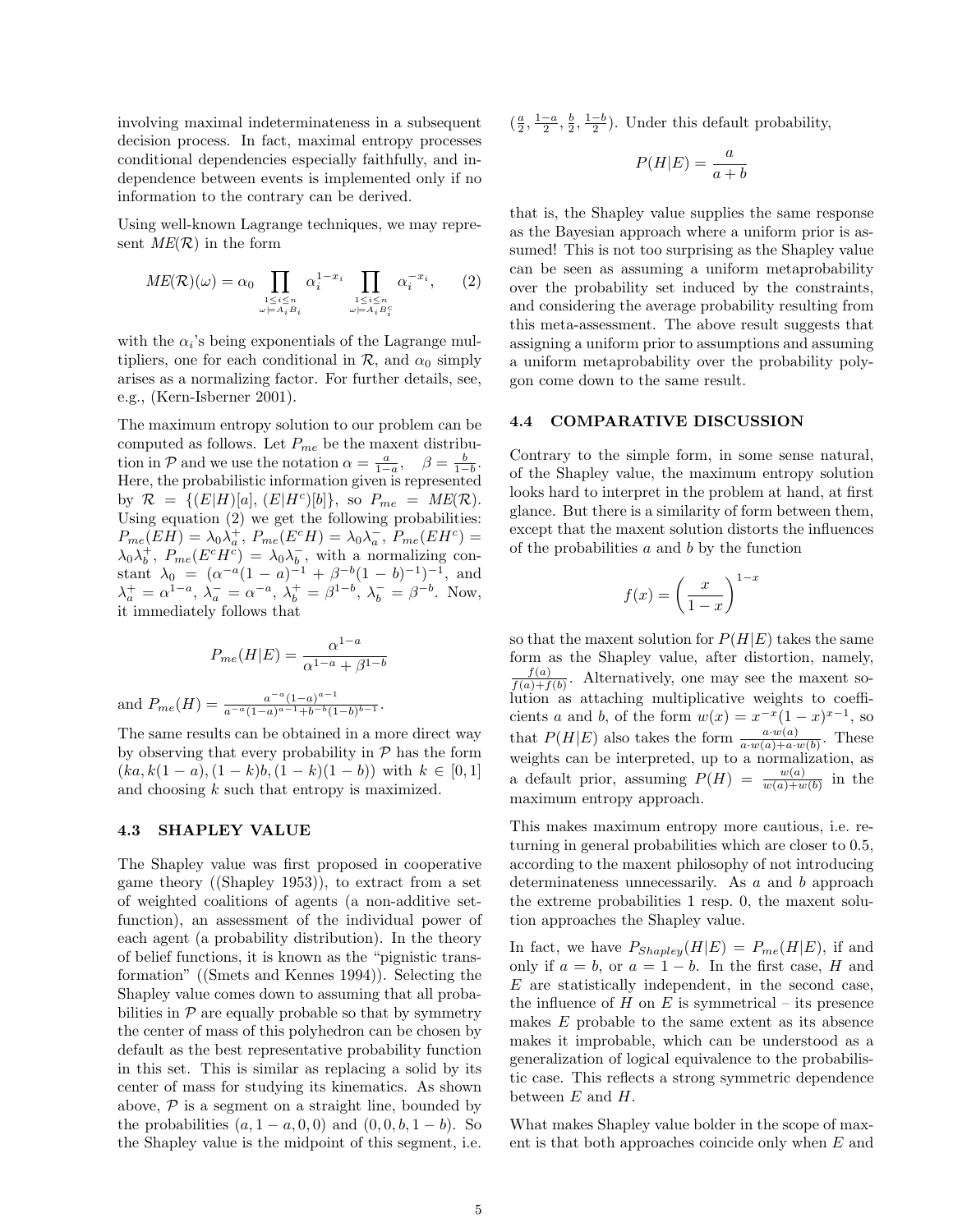H are either independent, or very strongly related. In fact,  $a$  (the degree of the presence of  $H$ ) has a positive effect throughout on the probability  $P(H|E)$  whereas  $b$  (the degree of the absence of  $H$ ) has a negative effect. This means that increasing a or decreasing b always results in an increase of  $P(H|E)$  which can be explained, e.g., by assuming  $H$  to be an essential cause of  $E$ .

As opposed to this, the maximum entropy probability processes information in a more unbiased way, i.e. without assuming either strong dependence or independence in general. But note, that when such a relationship seems plausible (in the cases  $a = b$  or  $a = 1 - b$ , then it coincides with the Shapley value.

A further difference between Shapley value and the maxent method becomes obvious when focusing on the prior probability  $P(H)$ . In the Shapley approach, it is an invariant  $(P_{Shapley}(H) = 0.5$ , independent of a and b). In the maxent approach, we obtain  $P_{me}(H) =$  $\frac{w(a)}{w(a)+w(b)}$  where the value of weighting function w is not altered by exchanging a and  $1 - a$ , (and b and  $1-b$ ), and taking on values in the interval  $\left[\frac{1}{3}, \frac{2}{3}\right]$  with  $P_{me}(H) = 0.5$  if and only if  $a = b$  or  $a = 1 - b$ . In other words, this weighting function shrinks the [0, 1] scale symmetrically around 0.5.

Note that  $\log w(x)$  is the entropy of the probability distribution  $(x, 1-x)$ . So  $w(x)$  represents the distance between  $x$  and 0.5. So the prior probability selected by the maxent approach basically reflects the relative distances from  $P(E|H)$  to 0.5, and  $P(E|\neg H)$  to 0.5, regardless of their being greater or less than 0.5. For instance the cases where  $a = b = 0.9$  and where  $a =$  $b = 0.1$  are treated likewise, and yield the same default prior probability.

A general comparison between the inference process based on center of mass progagation (resulting in the Shapley value) and that by applying the maxent principle was made in (Paris 1994). Paris showed that center of mass inference violates some properties that reasonable probabilistic inference processes should obey. More precisely, in general, center of mass inference can not deal appropriately with irrelevant information and with (conditional) independencies. For the problem that we focus on in this paper, however, the Shapley value seems to be as good a candidate for reasonable inference as the maximum entropy value, regarding invariance with respect to irrelevant evidence.

Overall, it seems that the maximum entropy approach is syntactically similar to both the Shapley approach (since there exists similar implicit default priors in both approaches) and the maximum likelihood approach (posterior probabilities are proportional to likelihoods or some function thereof) for solving the abduction problem.

## 5 A RELAXED MAXIMAL LIKELIHOOD APPROACH

The reason why the maximum likelihood fails is that maximizing  $P(E)$  on P enforces  $P(H) = 1$ . It may mean that the available knowledge is too rigidly modelled as precise conditional probability values.

As pointed out by (de Finetti 1936),  $E|H$  stands as a three-valued entity, not a Boolean one as it distinguishes between examples  $EH$ , counterexamples  $E^cH$ and irrelevant situations  $H<sup>c</sup>$ . Authors like (Goodman, Nguyen, and Walker 1991) and (Dubois and Prade 1994) have claimed that  $E|H$  can be identified with the pair  $(EH, EH \vee H^c)$  of events (an interval in the Boolean algebra), or with the triple  $(EH, E^cH, H^c)$ that forms a partition of the universal set. And indeed (provided that  $P(H) > 0$ )  $P(E|H)$  is a function of  $P(EH)$  and  $P(E \vee H^c)$ . Now, it is important to realize that  $E|H$  is a kind of mid-term between  $EH$  and  $E \vee H^c$  since  $P(E \vee H^c) \ge P(E|H) \ge P(EH)$ . So it makes sense to interpret the knowledge as  $P(E \vee H^c) \ge$  $a \ge P(EH)$  and  $P(E \vee H) \ge b \ge P(EH^c)$ , respectively. This is consistent with the original data due to the above remarks, which also show that the new formulation is a relaxation of the previous one.

According to the maximum likelihood principle, the default probability function should now be chosen such that  $P(E) = x + z$  is maximal, under constraints:

$$
P(E \vee H^c) \ge a \ge P(EH); \ P(E \vee H) \ge b \ge P(EH^c)
$$

and we assume here a positive likelihood function  $a \geq$  $b > 0$ . The problem then reads: maximize  $x + z$  such that :  $1 - y \ge a \ge x$ ;  $1 \ge x + y + z \ge b \ge z$ . Since  $a \geq x, b \geq z, x+z \leq a+b$ , the maximal value of  $P(E)$ is  $P^*(E) = \min(1, a + b)$ .

Now there may be more than one probability measure maximizing  $P(E)$ . In order to compute the posterior probability,  $P(H|E)$ , we are led to the problem of maximizing  $P(EH) = x$  subject to  $1 - y \ge a \ge x$ ,  $1 \ge$  $x + y + z \ge b \ge z$ ,  $x + z = \min(1, a + b)$ .

Proposition 1 Under the conditional event approach, the maximum likelihood posterior probability,  $P(H|E)$ , assuming a positive likelihood function  $P(E|H^c) = b \le a = P(E|H)$ , is as follows:

1) if 
$$
a + b \ge 1
$$
 then  $P(H|E) \in [1 - b, a]$ .  
2)  $P(H|E) = \frac{a}{\cdots}$  otherwise.

2) 
$$
P(H|E) = \frac{a}{a+b}
$$
 otherwise.

*Proof.* When  $a + b \ge 1$  then  $x + z = 1$ , then  $y = 0$ is enforced. Hence the problem reduces to: Maximize x subject to  $a \geq x, b \geq 1-x$ . Then  $x = P(EH) =$  $P(H|E) \in [1-b, a]$ . If  $a+b < 1$ , then  $P(E) = x+z =$  $a + b$ . From this and  $a \geq x, b \geq z$ , it follows directly,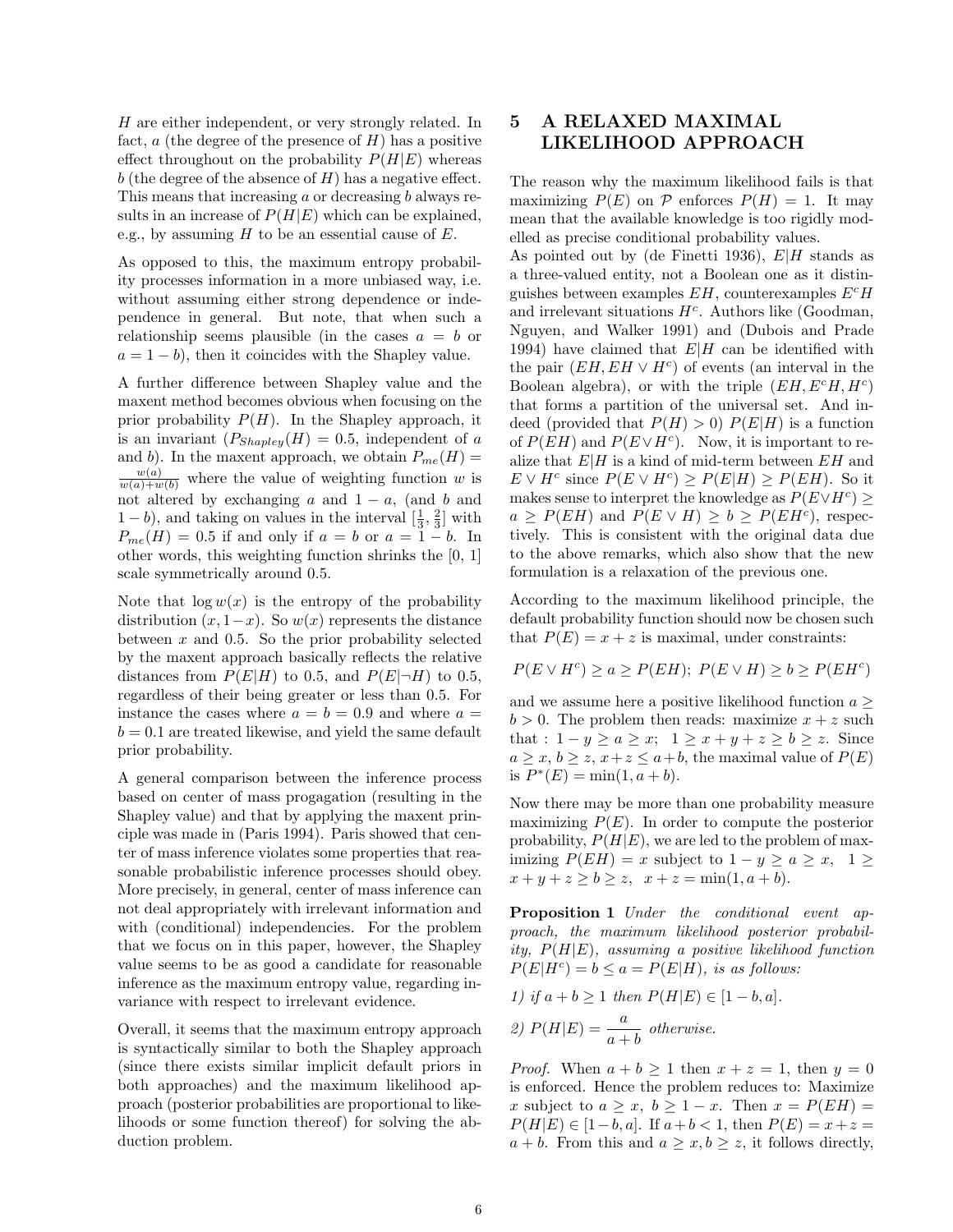that  $x = a, z = b$  must hold. So, the problem reads: Maximize  $P(EH) = x$  subject to  $1 - y \ge a \ge x, 1 \ge$  $a + y + b \ge b \ge a + b - x$ . The latter simplifies into  $1 \geq a + y + b$  and  $a \geq x \geq a$ , which yields  $x = a$ exactly.

These results are not so surprising, even if new to our knowledge. This approach, in opposition to the ones in the previous section does not necessarily enforce a default prior. When  $P(E|H)$  and  $P(E|H^c)$  are large, we only find upper probabilities  $P^*(H|E) = a$  and  $P^*(H^c|E) = b$  (since the lower probability  $P_*(H|E) =$  $1 - b$ , which gives a rigorous foundation to the interpretation of  $P(E|H)$  and  $P(E|H<sup>c</sup>)$  as being the likelihoods  $L(H)$  and  $L(H<sup>c</sup>)$  respectively. It is not surprising in the light of the interpretation of  $L(H)$  and  $L(H<sup>c</sup>)$  as degrees of possibility (or upper probabilities). The larger they are the less information is available on the problem. In particular when  $a = b = 1$ , the likelihood function is a uniform possibility distribution on  $\{H, H^c\}$  that provides no information (indeed  $P(E|H) = P(E|H^c) = 1$  means that both H and  $H<sup>c</sup>$  are possible). We do find that in this case the observation  $E$  should not inform at all about  $H$  in this case, that is, we find  $P(H|E) \in [0,1]$  (total ignorance) even assuming  $P(E) = 1$ . If  $a = b$  increase to 1, our knowledge on the posterior evolves from equal probabilities on the hypothesis and its contrary to higher order uncertainty about them, ending up with total ignorance.

On the contrary, when  $P(E|H)$  and  $P(E|H^c)$  are small, the maximum likelihood solution in this case is a unique probability  $P(H|E) = \frac{a}{a+b}$ . This is the result obtained by the Bayesian approach under uniform priors and by the Shapley value of the probability sets induced by the likelihood functions. In this case the available knowledge, under maximum likelihood assumption, is rich enough to provide much information upon observing evidence, under the maximum likelihood principle.

When one of  $P(E|H)$ ,  $P(E|H<sup>c</sup>)$  is small, the maximum likelihood principle enables hypothesis  $H<sup>c</sup>$  to be eliminated, if  $b$  is much smaller than  $a$ . It supplies a unique probability measure proportional to  $(a, b)$  if both values are small enough.

The previous results can be framed in the setting of coherence by the following reasoning, that encompasses the case of zero probabilities.

Given two quantities a and b in the interval  $[0, 1]$ , we consider the assessment  $\mathbf{p} = (x, z, \alpha, \beta, \gamma, p)$ , with x, z,  $\alpha$ ,  $\beta$ ,  $\gamma$ , p unspecified quantities, on the family  $\mathcal{F} = \{EH, EH^c, E \vee H^c, E \vee H, E, H|E\},\$  with  $P(E \vee H^c) \ge a \ge P(EH)$ ,  $P(E \vee H) \ge b \ge P(EH^c)$ . Notice that  $EH = EH|\Omega$ , and so on. We want to obtain all the coherent values of p subject to the condition that  $\gamma$  is maximum. Then, we obtain an extension of the above proposition, that takes into account all cases.

**Proposition 2** Given the probability assessment  $p =$  $(x, z, \alpha, \beta, \gamma, p)$ , with  $a \geq b$ , on the family  $\mathcal{F} =$  $\{EH, EH^c, E \vee H^c, E \vee H, E, H|E\}, let [p', p'']$ be the set of coherent values p such that  $\gamma$  is maximum. We have:

1) if  $a = b = 0$ , then  $p' = 0$ ,  $p'' = 1$ ; 2) if  $a > 0$ ,  $b = 0$ , then  $p' = p'' = 1$ ; 3) if  $a > 0$ ,  $b > 0$ ,  $a + b \ge 1$ , then  $p' = 1 - b$ ,  $p'' = a$ ; 4)  $a > 0$ ,  $b > 0$ ,  $a + b < 1$ , then  $p' = p'' = \frac{a}{a+b}$ .

While confirming the previous results, the coherence approach solves three cases with zero probabilities. When  $a = 0$  and  $b \neq 0$  or when  $a \neq 0$  and  $b = 0$ , one of the assumptions  $H$  or its contrary are eliminated. When  $a = b$ , we get either  $P(H|E) = P(H^c|E) = \frac{1}{2}$ if  $a \in (0, \frac{1}{2})$ ; equal upper probabilities a on H and its contrary if  $a > 1/2$ ; and the same result (total ignorance) for  $a = b = 0$  as for  $a = b = 1$ .

This new approach to handling abduction without priors has some advantages. It reconciliates the maximum likelihood principle (that failed in section 4.1 due to an overconstrained problem) and the ad hoc likelihood-based inference of non-Bayesian statistics. But it also recovers the Shapley value and the uniform prior Bayesian approach in some situations. It confirms the possibilistic behavior of likelihood functions, being all the more uninformative as the likelihood of the hypothesis and of its complement are both close to 1. When they are both low but positive, the uniform prior Bayesian approach is recovered. When one of a and b is zero, then the hypothesis with zero likelihood is unsurprisingly disqualified by observing  $E$ . However in the case when both likelihoods are zero or one, it comes down to total ignorance about the posterior probability of the hypothesis. This approach is at odds with the maximum entropy method which treats the cases  $a = b < 0.5$  and  $a = b > 0.5$  likewise.

## 6 CONCLUSION

One of the traditional disputes in probability theory opposes the Bayesian approach whereby any state of knowledge can be characterized by a single probability function on the suitable space, and classical statistics where likelihood functions are often empirically estimated but subjective prior probabilities are not considered to be relevant information. The Bayesian approach to abduction has the merit of offering a complete and harmonious solution, and the price paid is, as already stressed in the past, that a full data collec